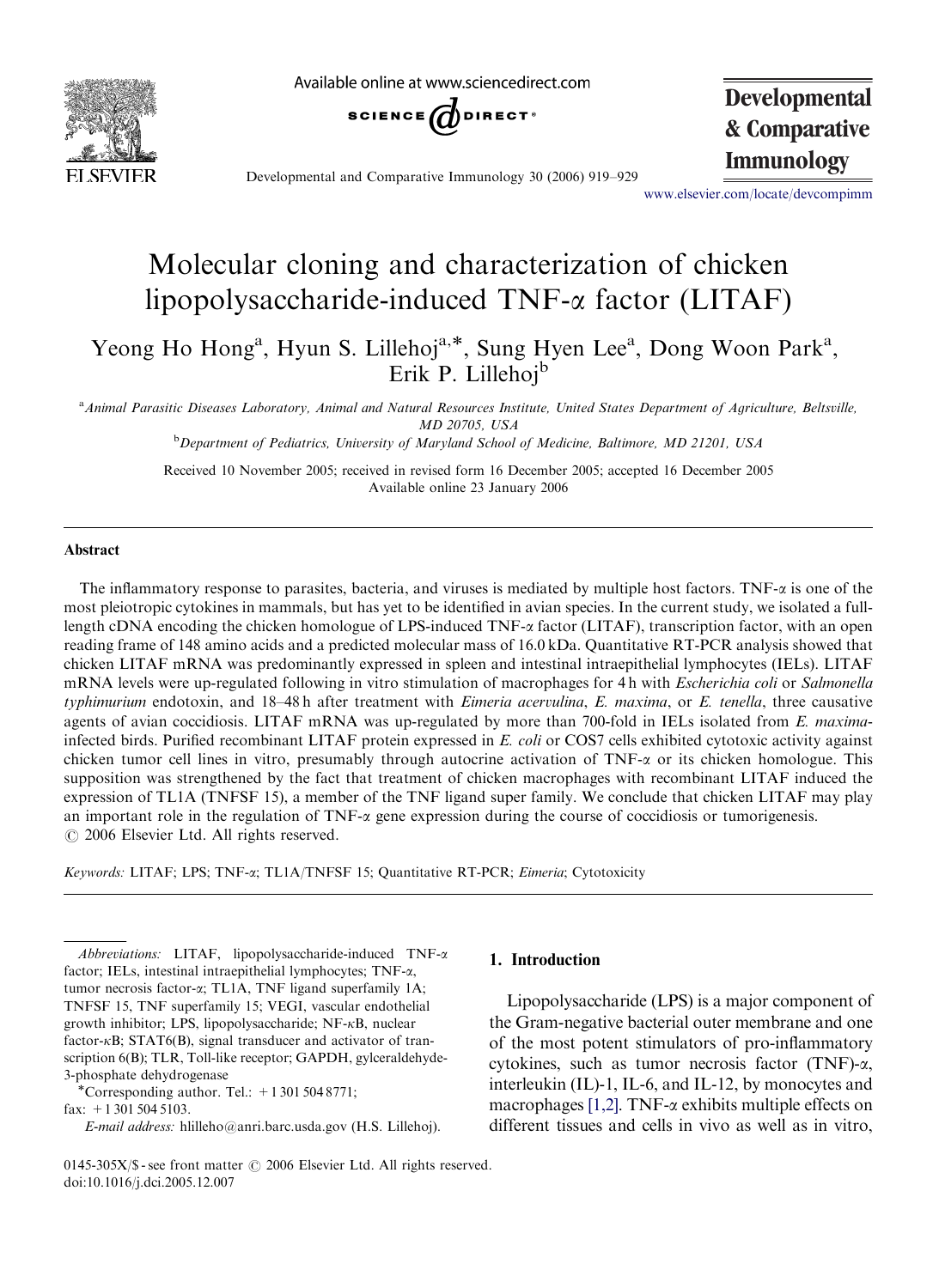which may be either beneficial or detrimental to the host depending on the context of its production [\[1,3\].](#page-9-0) Transcription of the TNF- $\alpha$  gene is driven by a variety of regulatory factors [\[4\]](#page-9-0). While nuclear factor  $(NF)$ - $\kappa$ B was suggested to be necessary for TNF- $\alpha$ production by LPS-stimulated monocytes and macro-phage [\[5\]](#page-9-0), evidence for the involvement of  $NF-\kappa B$  in TNF- $\alpha$  gene transcription is controversial [\[6\]](#page-9-0).

Recently, a novel transcription factor, named LPSinduced TNF-a factor (LITAF), was cloned and characterized [\[7,8\]](#page-9-0). LITAF mRNA was mostly expressed in lymphoid tissues including peripheral blood leukocytes, lymph nodes, and spleen and nonlymphoid organs, especially placenta and liver in human and mouse. Chromosomal localization mapped the LITAF gene to 16p12–16p13.3 in human and 16B1–16B3 in mouse. LPS stimulation of monocytes and macrophages induced LITAF production followed by LITAF binding to the human TNF- $\alpha$  gene promoter and transcription of the TNF- $\alpha$  gene. LITAF exerts its effects on TNF- $\alpha$  expression through formation of a complex with the signal transducer and activator of transcription (STAT6(B)) [\[9\].](#page-9-0)

In contrast to mammals, relatively little is known about chicken TNF-a. Chicken TL1A which was recently designated as the TNF superfamily 15 (TNFSF 15) is the homologue of human TL1A and belongs to the TNF ligand superfamily [\[10\].](#page-9-0) TL1A was induced in vivo following LPS injection and showed cytotoxic activity against the L929 cell line and cultured chicken fibroblast cells, suggesting that it may function as a substitute for TNF- $\alpha$  [\[11\].](#page-9-0) Our prior studies [\[12\]](#page-9-0), as well as those of Rautenschlein et al. [\[13\],](#page-9-0) identified similar TNF-a-like factors in chicken macrophages stimulated with LPS or Eimeria, an intestinal protozoan parasite responsible for avian coccidiosis. To further characterize anti-microbial proteins expressed by chickens during coccidiosis, we constructed an expressed sequence tag (EST) library from Eimeriainfected intestinal intraepithelial lymphocytes (IELs) [\[14\].](#page-9-0) Among the 125 novel genes identified, one cDNA displayed nucleotide sequence homology to mammalian LITAFs. This report describes the isolation of the chicken LITAF cDNA and characterization of its encoded transcript and polypeptide.

#### 2. Materials and methods

#### 2.1. Cloning of LITAF

Construction of the intestinal IEL EST library in the pCMV-SPORT 6 vector was described previously

[\[14\]](#page-9-0). The LITAF EST was identified based on sequence homology to mammalian LITAF sequences available in GenBank using the BLAST program [\(http://www.ncbi.nlm.nih.gov/BLAST/](http://www.ncbi.nlm.nih.gov/BLAST/)). The complete LITAF coding sequence was isolated by RT-PCR using restriction endonuclease-anchored primers and cDNA as template. Briefly,  $5.0 \mu$ g of total RNA was prepared from intestinal IELs using TRIzol (Invitrogen, Carlsbad, CA) [\[15\]](#page-9-0), treated with 1.0 U of DNase I (Sigma, St. Louis, MO), heated at  $70^{\circ}$ C for 10 min, and reverse-transcribed at  $42^{\circ}$ C for 1 h using the StrataScript first strand synthesis system (Stratagene, La Jolla, CA) with  $5.0 \mu$ g of oligo(dT) primer, 25 mM of dNTPs, and 50 U of reverse transcriptase in a total volume of  $19 \mu l$ . Nco I forward primer (5'-CCCCCATGGGGAGCTCTTTTGTGCCTGT-TTATTTC-3') and Not I reverse primer (5'-CGC-GGCCGCGAAGCTTCAGTATGGGTTTAGAG-A-3') (restriction sites underlined) were added to the template and PCR performed for 1 cycle at  $95^{\circ}$ C for 10 min, 35 cycles at 95 °C for 30 s, 50 °C for 30 s, and  $72^{\circ}$ C for 1 min using Platinum Taq DNA polymerase (Promega, Madison, WI). PCR products were digested with Nco I and Not I (Roche, Indianapolis, IN), ligated into the corresponding restriction endonuclease sites of  $pET32a(+)$  (Novagen, Madison, WI), and transformed into BL21(DE3) competent cells (Invitrogen). For expression in COS7 cells, pET32a(+)-LITAF plasmid DNA was digested with Kpn I and Not I, gel-purified using the QIAquick Gel extraction kit (Qiagen, Valencia, CA), and subcloned into the pTriEx-4 plasmid under control of the CMV immediate early promoter (Novagen).

# 2.2. Induction of chicken LITAF by LPS and Eimeria

Confluent HTC macrophages [\[16\]](#page-9-0) were stimulated in  $25 \text{ cm}^2$  culture flasks (Corning Costar, Corning, NY) with  $4.0 \mu g/ml$  of LPS from E. coli 0111:B4, Salmonella enteritidis, or S. typhimurium (Sigma) or were infected in six well plates with  $5 \times 10^6$  sporozoites of *Eimeria acervulina*, *E. max*ima, or E. tenella. At 4, 18, and 48 h post-treatment, the cells were collected and LITAF mRNA levels determined by quantitative RT-PCR.

## 2.3. Eimeria infection

Fertilized eggs of specific pathogen-free chickens were obtained from SPAFAS (Charles River Laboratories, Wilmington, MA) and hatched at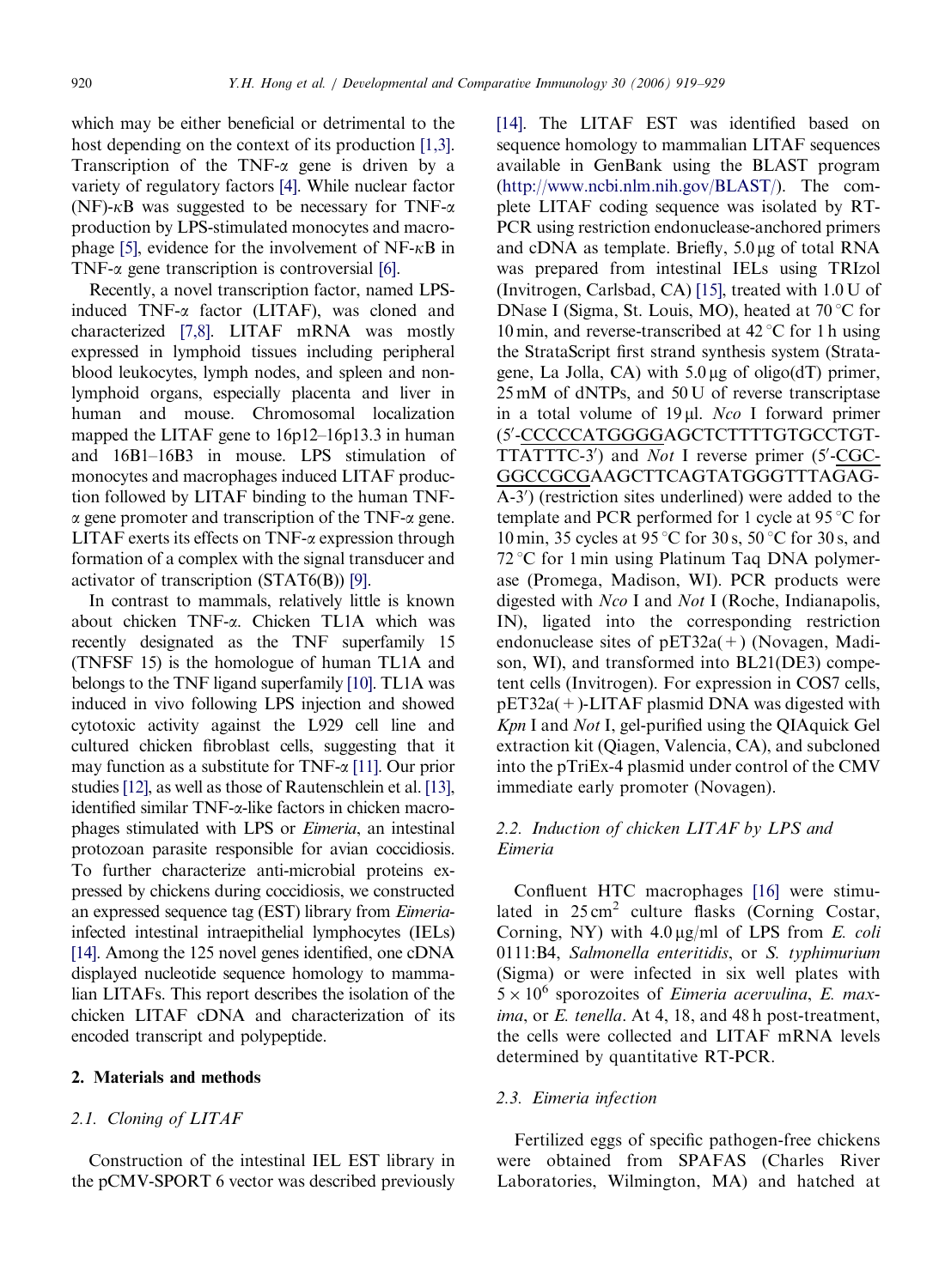the Animal and Natural Resources Institute, USDA (Beltsville, MD). Chickens were provided free access to feed and water, and inoculated with  $1 \times 10^4$ sporulated oocysts of E. acevulina, E. maxima, or E. tenella at 3 weeks of age as described [\[17\]](#page-9-0) and secondary infection performed with  $2 \times 10^4$  oocysts of the same parasites at day 14 post-primary infection. Tissue samples were collected from five birds at 1 day intervals post-inoculations. Briefly, IEL samples were collected from the duodenal region for E. acervulina, the Meckel's diverticulum to the ileac region for E. maxima and the caeca region for E. tenella. Gut tissues were cut longitudinally and washed three times with ice-cold HBSS containing 100 U/ml of penicillin and 100  $\mu$ g/ml of streptomycin (Sigma) to remove intestinal contents. The mucosa layer of intestine was carefully scraped using a surgical round-shaped scalpel. After several washing with HBSS, total RNA from pooled samples was prepared using TRIzol (Invitrogen) and LITAF mRNA levels determined by quantitative RT-PCR. All experiments were approved by the Animal and Natural Resources Institute IACUC.

#### 2.4. Quantitative RT-PCR

Oligonucleotide primers for LITAF, TL1A, and GAPDH quantitative RT-PCR are listed in Table 1. Amplification and detection were carried out using equivalent amounts of total RNA isolated from bursa, thymus, spleen, peripheral blood, intestine, heart, brain, muscle and liver using TRIzol (Invitrogen) described [\[17,18\]](#page-9-0) with the Mx3000P system and Brilliant SYBR Green QPCR master mix (Stratagene), and the following thermal profile: 1 cycle at 95 °C for 10 min, 40 cycles at 95 °C for 30 s,  $50^{\circ}$ C for 30 s, and  $72^{\circ}$ C for 1 min. Each RT-

Table 1 Quantitative RT-PCR primers

PCR experiment contained test samples and 2-fold dilutions of standard RNA in triplicate. To normalize RNA levels between samples within individual experiments, the mean threshold cycle value  $(C_t)$  for the LITAF and GAPDH products were calculated by pooling values from all samples in that experiment. The levels of LITAF transcripts were normalized to those of GAPDH using the Q-gene program [\[19\]](#page-9-0).

## 2.5. Expression of recombinant LITAF protein

E. coli BL21(DE3) transformed with the pET32a(+)-LITAF plasmid was induced with 1.0 mM isopropyl  $\beta$ -D-galactopyranoside (IPTG, Amersharm Biosciences, Piscataway, NJ) for 4 h at  $26^{\circ}$ C, inclusion bodies were harvested and solubilized, and recombinant protein was purified on a  $Ni<sup>2+</sup>$ -NTA His-bind resin column (Novagen) according to the manufacturer's protocol. COS7 cells (ATCC, Manassas, VA) were cultured in Iscove's modified Dulbecco's medium (IMDM, Sigma) supplemented with 10% FBS, 100 U/ml of penicillin, and 100  $\mu$ g/ml of streptomycin in 75 cm<sup>2</sup> culture flasks at 37 °C in 5% CO<sub>2</sub> incubator and transiently transfected at 80–90% confluence with the pTriEx4- LITAF plasmid DNA using lipofectAMINE 2000 (Invitrogen) according to the manufacturer's instructions. At 18 h post-transfection, the cells were cultured in IMDM containing 10 mM insulin–transferrin–sodium selenite supplement (Sigma) and incubated for 24 h. Recombinant histidine-tagged LITAF protein was purified from cell-conditioned culture medium on a  $Ni^{2+}$ -NTA His-bind resin column as above. Purified proteins were heated at  $95^{\circ}$ C for 5 min in SDS-PAGE sample buffer (0.125 M Tris-HCl, pH 6.8, 4% SDS, 20% glycerol, 10% 2-mercaptoethanol, 0.004% bromophenol

| Target            | Primer sequence                                                 | Product size (bp) | Accession number |
|-------------------|-----------------------------------------------------------------|-------------------|------------------|
| <b>LITAF</b>      | 5'-TGTGTATGTGCAGCAACCCGTAGT-3'<br>5'-GGCATTGCAATTTGGACAGAAGT-3' | 229               | AY765397         |
| TL1A <sup>a</sup> | 5'-CCTGAGTATTCCAGCAACGCA-3'<br>5'-ATCCACCAGCTTGATGTCACTAAC-3'   | 292               | AB194710         |
| <b>GAPDH</b>      | 5'-GGTGGTGCTAAGCGTGTTAT-3'<br>5'-ACCTCTGTCATCTCTCCACA-3'        | 264               | K01458           |

<sup>a</sup> From Takimoto et al. [\[11\]](#page-9-0).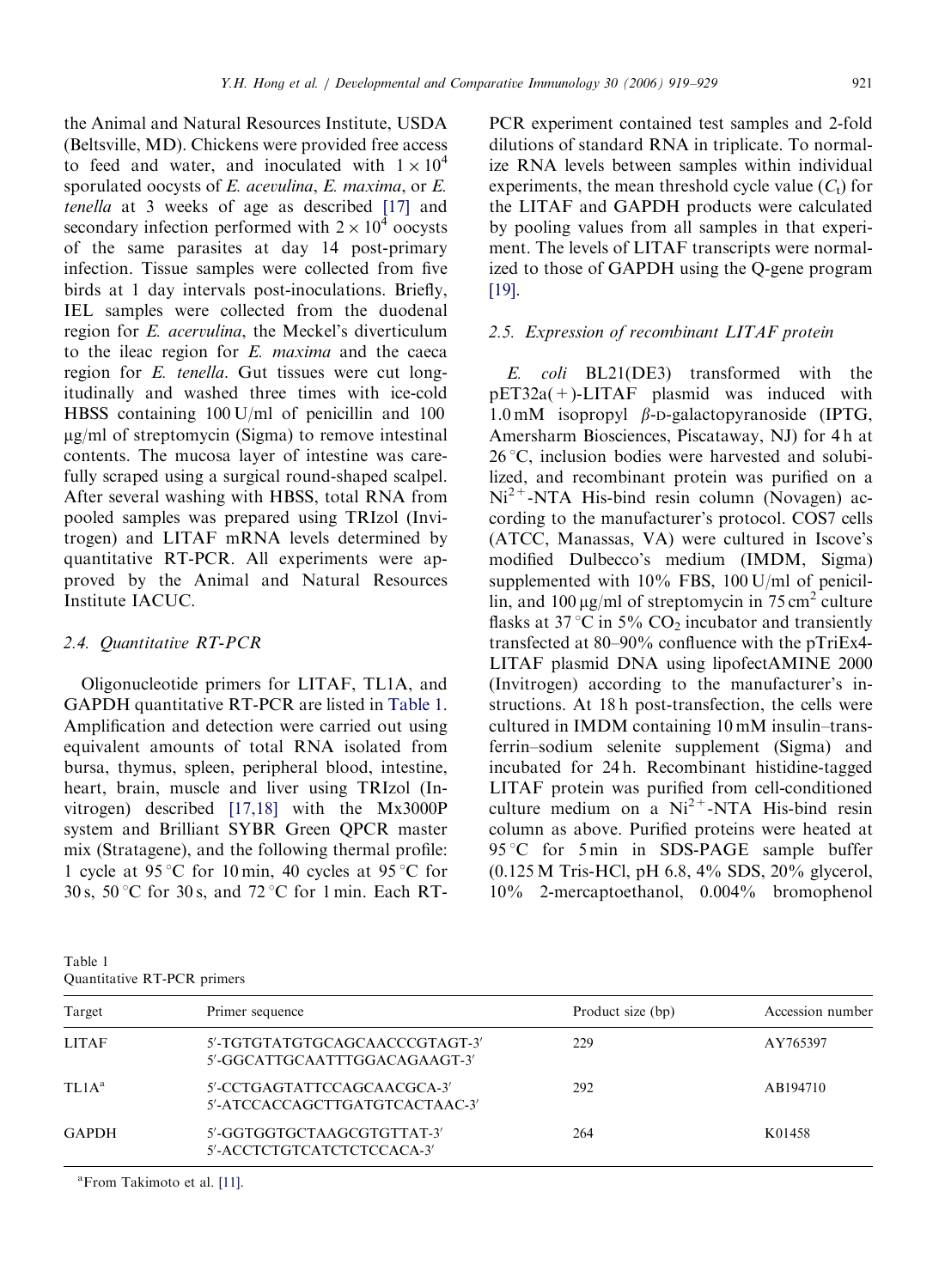blue), resolved on 15% SDS-PAGE gels, and transferred to nitrocellulose (Immobilon-P, Millipore). Membranes were blocked with SuperBlock T20 blocking buffer (Pierce, Rockford, IL) at  $4^{\circ}$ C for 16 h, incubated with peroxidase-labeled antipolyhistidine antibody (Sigma) for 1 h at room temperature, washed three times with PBS containing 0.1% Tween 20, and developed with 4-chloro-1 naphthol substrate (Sigma).

### 2.6. LITAF-induced cytotoxicity

HTC and HD11 macrophage cell lines [\[16,20\],](#page-9-0) CHCC OU-2, an embryonic fibroblast cell line [\[21\],](#page-9-0) and LCSS-RP9, a virally transformed B-cell line [\[22\]](#page-9-0) were cultured at  $41^{\circ}$ C in RPMI-1640 (Sigma) supplemented with 10% FBS, 100 U/ml of penicillin and  $100 \mu g/ml$  of streptomycin. The cells were washed with HBSS, resuspended to  $1.0 \times 10^5$ (HTC, HD11) or  $1.25 \times 10^4$  (CHCC OU-2, LCSS-RP9) cells/ml, 100 µl placed in flat-bottomed 96 well microtiter plates (Corning Costar), and incubated for 48 h with purified LITAF protein or serial dilutions of purified protein from COS7 cells transfected with the pTriEx4-LITAF plasmid. Cell numbers as a measure of viability were determined using 2-[2-methoxy-4-nitrophenyl]-3-[4-nitrophenyl]-5-[2,4-disulfophenyl]-2H-tetrazolium (WST-8, Cell-Counting Kit- $8^{\circledR}$ , Dojindo Molecular Technologies, Gaithersburg, MD) as described [\[23,24\]](#page-9-0) and optical density (OD) measured at 450 nm.

#### 2.7. LITAF-induced TL1A mRNA expression

Purified recombinant LITAF protein (0.1, 0.5, or  $2.5 \mu g/ml$ ) was added to HD11 macrophage cell cultures for 24h and TL1A mRNA levels were quantified by RT-PCR using published primer sequences [\[11\].](#page-9-0)

#### 2.8. Statistical analysis

Mean+S.D. values for each group ( $N = 3$  or 5) were calculated, differences between groups were analyzed by the Dunnet multiple comparison test or the Tukey–Kramer multiple comparison test using InStat<sup>®</sup> software (Graphpad, San Diego, CA), and considered significant at  $p < 0.05$ .

#### 3. Results

#### 3.1. Isolation of chicken LITAF

An EST clone (GenBank accession No. CD75928) encoding LITAF was identified from a chicken intestinal IEL cDNA library [\[14\]](#page-9-0) based on nucleotide sequence homology to mammalian LI-TAFs. The full-length cDNA was isolated by RT-PCR and consisted of a 740 nucleotide sequence containing an open reading frame of 444 nucleotides and predicted to encode a 148 amino acid polypeptide of 16.0 kDa (GenBank accession No. AY765397). Alignment of amino acid sequences from the chicken, human, horse, rat, and mouse proteins identified seven conserved cysteine residues (except for the absence of cysteines 4–7 in the human sequence) ([Fig. 1A](#page-4-0)). Comparison of these sequences using the CLUSTAL W (1.82) program revealed chicken LITAF to be 48% identical to human, 59% to horse, and 64% to rat and mouse LITAFs. By contrast, inter-mammalian LITAF comparisons revealed greater levels of homology, ranging from 66% (human vs. horse, rat, and mouse) to 96% (rat vs. mouse). By evolutionary distance analysis, chicken LITAF appeared most closely related to the rodent proteins ([Fig. 1B\)](#page-4-0).

### 3.2. LITAF tissue expression

LITAF transcripts were expressed primarily in placenta, peripheral blood leukocytes, lymph node, and spleen in human [\[7\]](#page-9-0) and in liver, heart, kidney, spleen, lung and testis in mice [\[8\].](#page-9-0) In the chicken, LITAF mRNA was expressed predominantly in the spleen and intestinal IELs, with intermediate levels in the bursa, peripheral blood leukocytes (PBL), liver, thymus, and lowest levels in heart, brain, and muscle ([Fig. 2](#page-4-0)).

# 3.3. Chicken LITAF mRNA is induced by LPS and Eimeria parasites

Several studies reported that LPS induced human and mouse LITAF expression in monocytes and macrophages [\[8,9\],](#page-9-0) although no reports have examined the stimulatory activity of non-bacterial mediators. Following the treatment of chicken HTC macrophages with LPS from E. coli or S. enteritidis, expression of LITAF mRNA was up-regulated at 4h post-stimulation and downregulated at 18 and 48 h [\(Fig. 3A\)](#page-5-0) compared with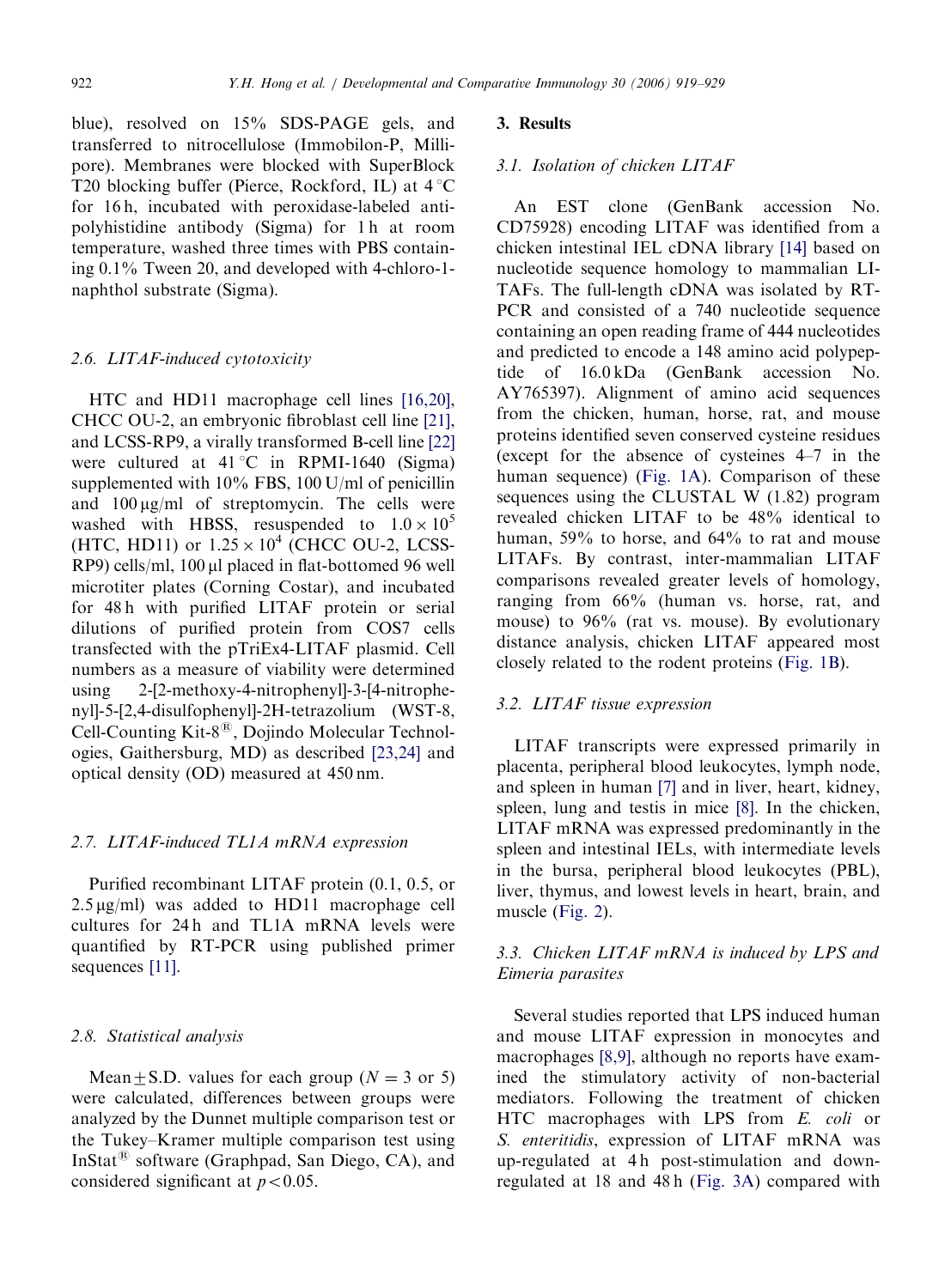<span id="page-4-0"></span>



 $(B)$ 

Fig. 1. Sequence comparison of proteins encoded by mammalian and chicken LITAFs. (A) Sequences were aligned using the CLUSTAL W (1.82) program ([www.ebi.ac.uk/clustalw/\)](http://www.ebi.ac.uk/clustalw/). The seven conserved cysteine residues are highlighted by black boxes. Asterisks (\*) indicate identical amino acid residues. Human LITAF, accession No. NP\_004853; horse LITAF, accession No. AAM34206; rat LITAF, accession No. NM\_019980; mouse LITAF, accession No. AAH18559; chicken LITAF, accession No. AY765397. Single dots (.) indicate homologous amino acid changes. Double dots (:) indicate conserved amino acid changes. (B) Phylogenetic relationship of mammalian and chicken LITAFs constructed based on amino acid sequences aligned using CLUSTAL W.



Fig. 2. Tissue distribution of LITAF mRNA. Total RNA was isolated from the indicated sources of 3 week of age, analyzed for LITAF mRNA by quantitative RT-PCR, and normalized to GAPDH mRNA. Each bar represents the mean $\pm$ S.D. of five birds. Significant level was performed at  $p < 0.05$ . LITAF regression equation:  $C_t = 3.20x + 28.5$ ,  $R^2 = 0.99$ ; GAPDH regression equation:  $C_t = 3.42x + 32.2$ ,  $R^2 = 0.99$ .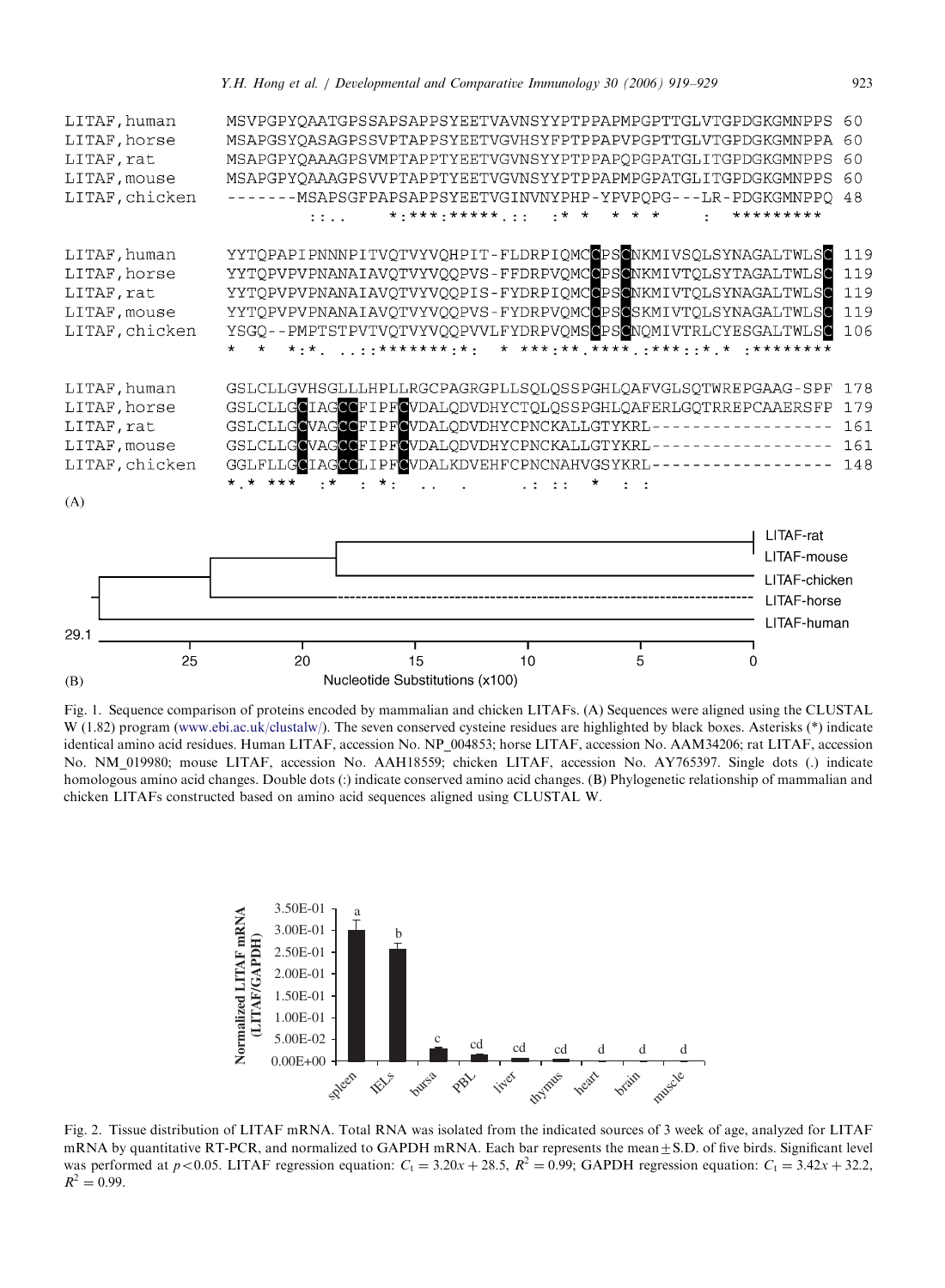<span id="page-5-0"></span>

Fig. 3. Chicken LITAF mRNA is induced by LPS and *Eimeria* parasites in chicken macrophages. HTC macrophages were treated with LPS from E. coli, S. enteritidis (SE) or S. typhimurium (ST) (A) or E. acervulina, E. maxima and E. tenella parasites (B) for the indicated times. LITAF mRNA levels were determined by quantitative RT-PCR and normalized to GAPDH mRNA. Each bar represents the mean $\pm$ S.D. of triplicate samples. Asterisks indicate significant increase in LITAF mRNA expression when compared to its control group  $(*, p < 0.05; **, p < 0.01).$ 



Fig. 4. Kinetics of LITAF mRNA expression following *Eimeria* infection. Chickens were non-infected (day 0) or orally infected with  $1 \times 10^4$  oocysts of E. maxima, E. acevulina, or E. tenella on days 0 and reinfected with  $2 \times 10^4$  oocysts of same species of Eimeria at 14 days post-primary infection. Intestinal IELs were isolated from the duodenum, jejunum, or caeca, respectively, at the indicated times postinfection, LITAF transcripts were measured by quantitative RT-PCR, and normalized to GAPDH mRNA. Each data point represents the mean value of five birds. DPI, days post-primary infection; DSI, days post-secondary infection. Ratio between gene expressions at 4, 5 days and 0 are indicated in parentheses as a fold change.

non-treated cells. S. typhimurium LPS did not stimulate LITAF transcription at 4 h, although lower levels were seen at 18h compared with controls. HTC cells treated with viable Eimeria parasites also induced LITAF transcripts. However, the kinetics of LITAF expression in Eimeria-treated HTC cells was delayed compared with LPS induction. Maximum mRNA levels after E. acervulina stimulation were observed at 18 h post-treatment, while highest levels following  $E$ . maxima and  $E$ . tenella were apparent after 48 h (Fig. 3B).

# 3.4. Chicken LITAF expression profiles during Eimeria infection

Different species of Eimeria infect separate regions of the intestinal tract, with  $E$ . acervulina mainly

localizing to the duodenum, E. *maxima* to the jejunum, and E. tenella to the caeca [\[25\]](#page-9-0). To determine if LITAF transcripts were increased in these regions following infection with the various Eimeria species, chickens were orally infected with oocysts of E. acervulina, E. maxima, or E. tenella on day 0 and on day 14 after primary infection, and LITAF transcripts quantified in duodenum, jejunum, and caeca IELs on day 0 (non-infected), between days 1 and 10 post-primary infection, and between days 1 and 8 post-secondary infection. As illustrated in Fig. 4, infection with E. maxima drastically upregulated LITAF mRNA expression at days 3 and 4 post-primary infection. In contrast, no consistent changes in LITAF transcript levels were seen following primary infection with E. tenella, or following secondary infection with all three parasites.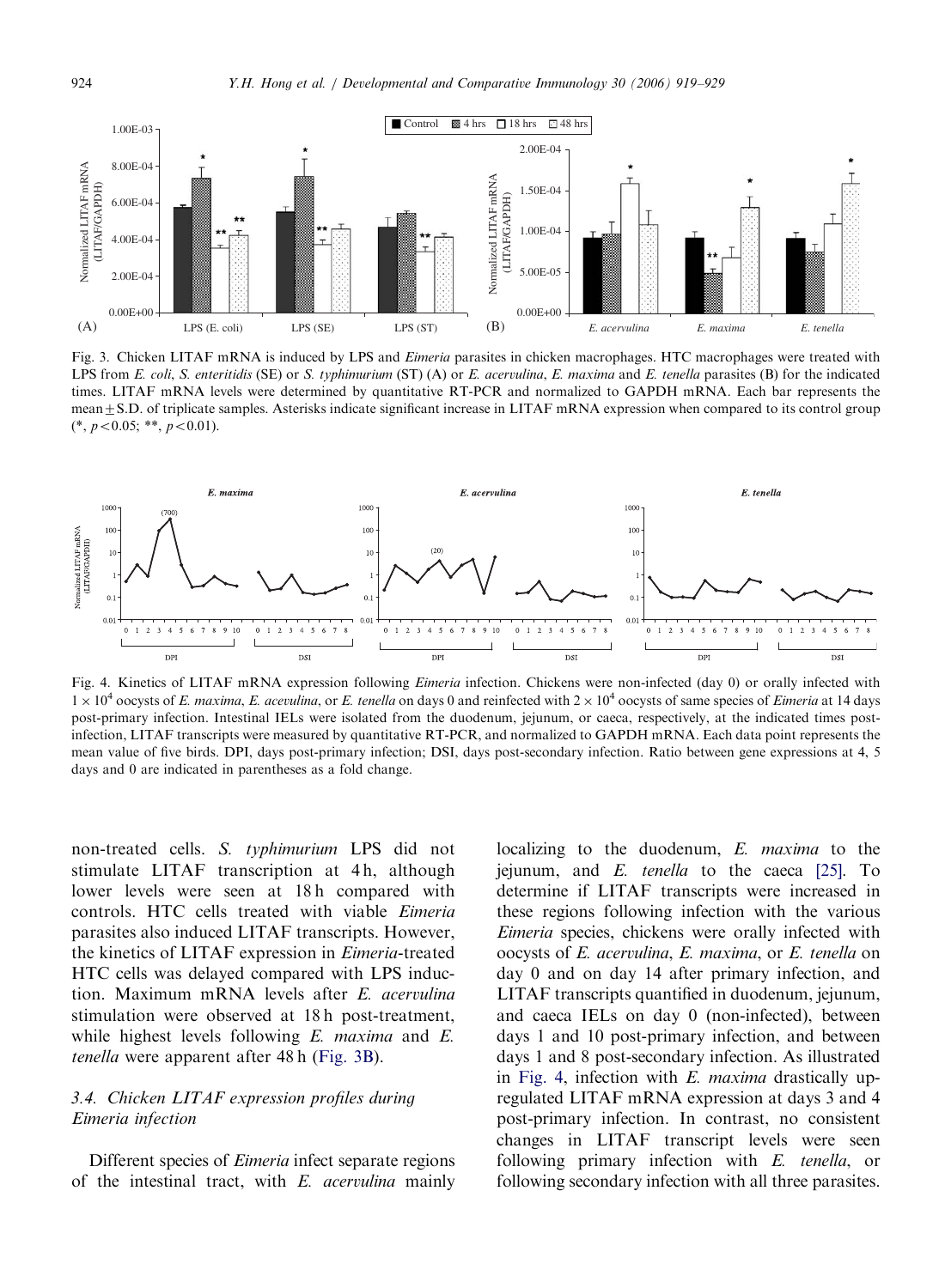#### 3.5. Cytotoxic effect of LITAF recombinant protein

Because mammalian LITAF has been shown to induce TNF- $\alpha$  [\[7\],](#page-9-0) we predicted that the treatment of tumor cells with purified chicken LITAF protein would produce a cytotoxic effect through a TNF- $\alpha$ or TNF-a-like autocrine pathway. To test this hypothesis, chicken tumor cells were treated with purified LITAF protein, cultured for 48 h, and cell numbers determined as a measure of viability. To express LITAF protein, its cDNA was subcloned into prokaryotic and eukaryotic expression vectors containing a polyhistidine tag and introduced into E. coli and COS7 cells, respectively. Western blot analysis of LITAF purified from COS7 cells using anti-polyhistidine antibody revealed a prominent band at 16.0 kDa, indicative of LITAF expression (Fig. 5). The faster migrating band likely represented a minor proteolytic degradation fragment of the intact protein, as previously reported [\[26,27\]](#page-9-0). As shown in [Fig. 6A,](#page-7-0) treatment of four different avian transformed cell lines with purified LITAF significantly decreased cell viability compared with media controls  $(p<0.05)$ . Furthermore, LITAF purified from pTriEx4-LITAF-transfected COS7 cells inhibited the viability of LCSS-RP9 avian leukosis virus-transformed cells in a dose-dependent manner [\(Fig. 6B](#page-7-0)).

## 3.6. LITAF stimulates TL1A gene expression

Because a chicken homologue of mammalian TNF- $\alpha$  has yet to be identified, we investigated the



Fig. 5. Western blot analysis of recombinant chicken LITAF. COS7 cells were transfected with pTriEx4-LITAF plasmid DNA, recombinant LITAF was purified from cell-conditioned culture medium on a  $Ni<sup>2+</sup> - NTA H$  is-bind resin column, and analyzed by Western blotting using anti-polyhistidine antibody. Lane 1, prestained protein markers with sizes indicated on the left in kiloDaltons. Lane 2, polyhistidine-tagged LITAF.

ability of LITAF to stimulate the expression of TL1A, a member of the TNF ligand superfamily and suggested to function in part as a substitute for TNF- $\alpha$  in chicken [\[11\]](#page-9-0). As shown in [Fig. 7](#page-8-0), recombinant LITAF up-regulated TL1A mRNA levels in HD11 macrophages in a dose-dependent manner.

#### 4. Discussion

In this paper, we report cloning of the chicken LITAF gene and preliminary characterization of its encoded mRNA and polypeptide. The cloning strategy was based on nucleotide sequence homology between the avian and mammalian genes. To further implicate its identity as LITAF, we showed that gene expression was stimulated by LPS treatment of macrophages, a hallmark of mammalian LITAF activity. Additional circumstantial evidence supporting our claim is provided by the expression pattern of the chicken gene in various tissues, which matches that previously reported for human and mouse LITAF [\[7,8\]](#page-9-0) and correlates with the tissue distribution of mouse  $TNF-\alpha$  biosynthesis during experimental endotoxemia [\[28\]](#page-9-0). Finally, recombinant LITAF stimulated expression of chicken TL1A.

Conclusive identification of the avian homologue of TNF- $\alpha$  remains elusive despite multiple reports describing TNF-like factors [\[12,13,29,30\]](#page-9-0). Recently, Takimoto et al. [\[11\]](#page-9-0) reported the molecular cloning and functional characterization of chicken TL1A which is known as VEGI/TNFSF15 [\[10\].](#page-9-0) TL1A expression was induced by LPS and the recombinant protein exhibited cytotoxic activity against L292 cells, a TNF-α-sensitive murine fibrosarcoma, and chicken fibroblasts. In support of their suggestion, our results indicated that recombinant LITAF induced the expression of TL1A mRNA in chicken macrophages. While mammalian LITAF might require the participation of an additional transcription factor such as  $STAT6(B)$  to induce TNF- $\alpha$  gene expression, over-expression of LITAF alone also up-regulates TNF-a production, although less dramatically than LPS treatment [\[7,9\].](#page-9-0) Interestingly, a similar pattern of chicken TL1A expression is observed when comparing LITAF over-expression and LPS treatment of avian cells [\(Fig. 7](#page-8-0) and unpublished observations).

In addition to bacterial endotoxin, our results are the first to indicate that non-LPS microbial components are capable of inducing LITAF expression.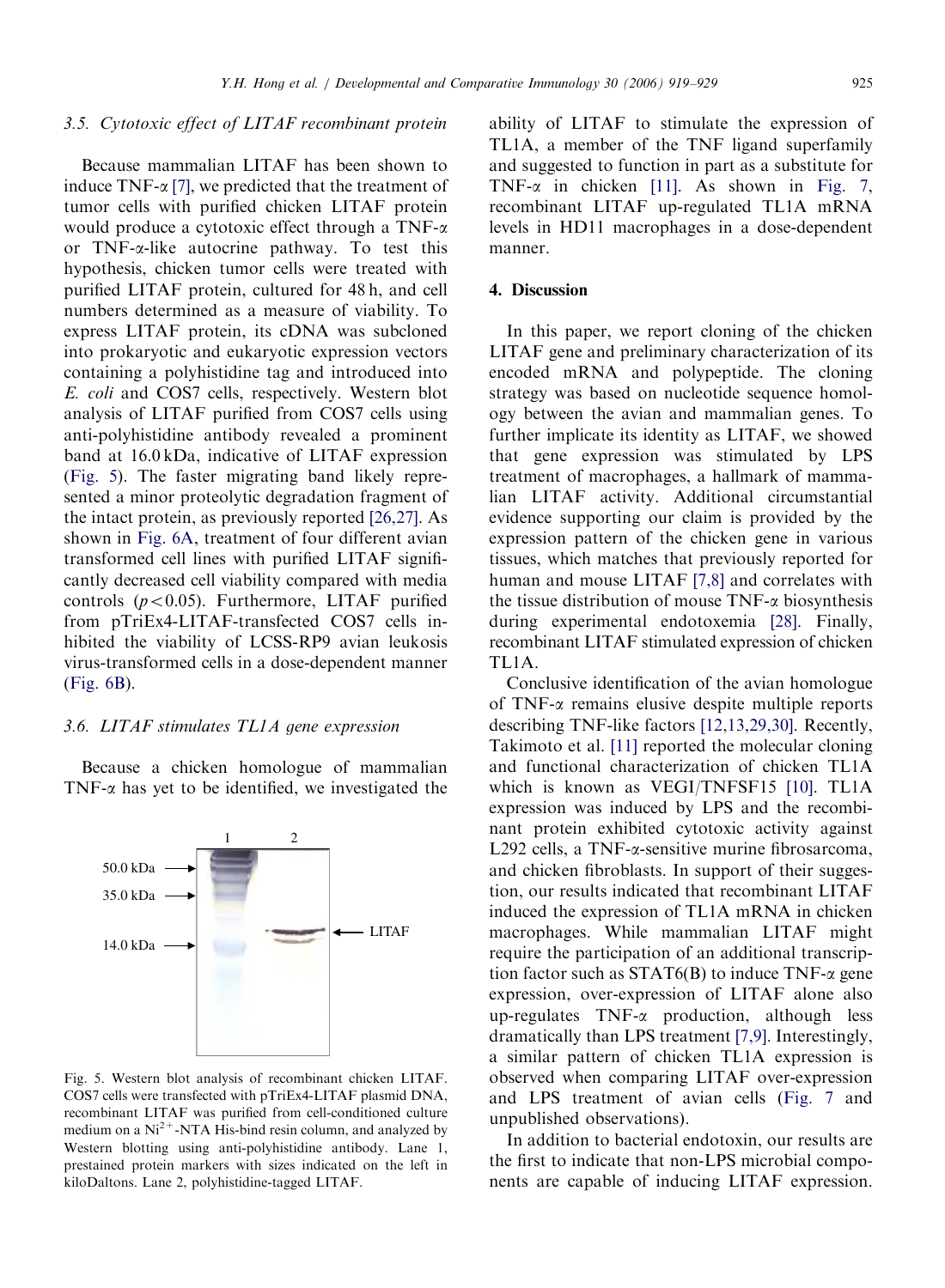<span id="page-7-0"></span>

Fig. 6. Cytotoxic activity of recombinant LITAF. (A) HTC, HD11, CHCC OU-2, and LSCC-RP9 cells were treated for 48 h with recombinant LITAF purified from E. coli (16  $\mu$ g/ml) or COS7 cells (27  $\mu$ g/ml) and cell viability was determined using WST-8. (B) LSCC-RP9 cells were treated for 48 h with various dilutions of cell-conditioned medium from COS7 cells transfected with the pTriEx4-LITAF expression plasmid and cell viability was determined. The concentration of recombinant LITAF protein in the undiluted (1:1) cell culture medium was  $16 \mu g/ml$ . Control groups were treated with complete media alone. Each bar represents the mean $\pm$ S.D. of triplicate samples. Asterisks (\*) indicate significantly decreased cell viability compared with the medium-only control  $(p<0.05)$ .

Different Eimeria species induced different expression patterns of LITAF mRNA in HTC macrophages ([Fig. 3B\)](#page-5-0). For example, maximum mRNA level of LITAF was observed after 18h posttreatment with E. acervulina sporozoites, whereas E. maxima and E. tenella sporozoites induced maximal LITAF expression at 48 h post-infection. These results may be caused by the inherent difference in their pathogenicity.

After primary infection with E. maxima, LITAF mRNA was dramatically up-regulated at 3–4 days post-infection (700-fold). The peak in LITAF activity was correlated with the maximum production of a TNF-like factor by chicken macrophages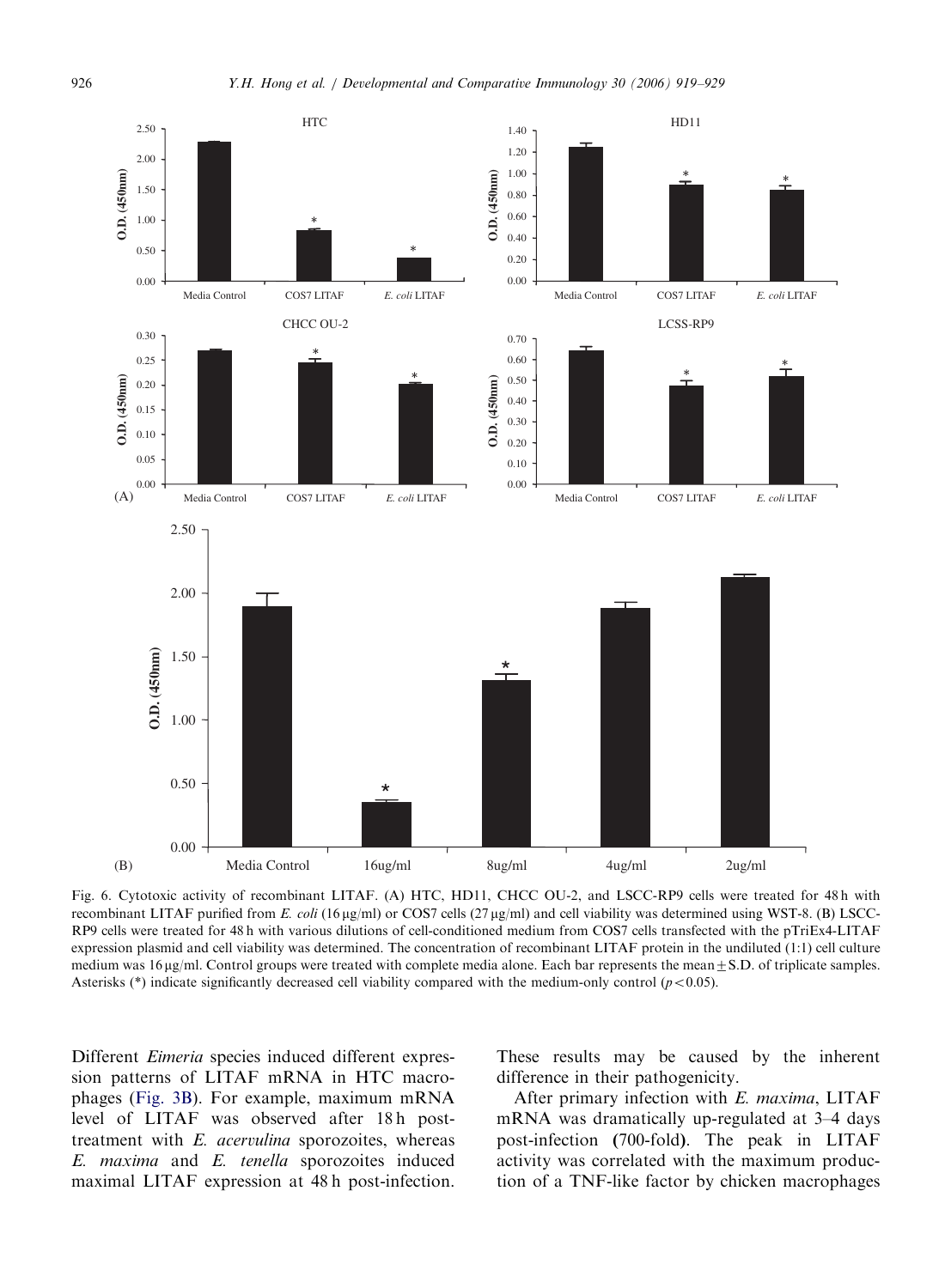<span id="page-8-0"></span>

Fig. 7. Induction of TL1A mRNA expression by LITAF. Recombinant LITAF purified from E. coli was added to HD11 macrophage cells at the indicated concentrations, the cells were incubated for 24 h, TL1A mRNA levels were determined by quantitative RT-PCR, and normalized to GAPDH mRNA. Each bar represents the mean $\pm$ S.D. of triplicate samples. Asterisks (\*) indicate significantly up-regulated TL1A mRNA compared with non-treated media controls ( $p$  < 0.01). TL1A regression equation:  $C_t = 3.33x + 36.4$ ,  $R^2 = 0.99$ ; GAPDH regression equation:  $C_t = 3.42x + 32.2$ ,  $R^2 = 0.99$ .

from spleens of Eimeria-infected chickens observed by Byrnes et al. [\[30\].](#page-10-0) It also corresponds with the appearance of the most characteristic local and systemic pathophysiological changes in the chicken intestine induced by Eimeria parasites.

Although it is not clear why LITAF mRNA expression in E. tenella infection was lower than those of  $E$ . maxima and  $E$ . acervulina infections, we can postulate that the differences in the LITAF mRNA expression levels among three Eimeria species are influenced by the immunogenicity of Eimeria species. While a large number of oocysts are generally required to generate a good immune response against Eimeria, some exception has been noted, e.g., E. maxima is highly immunogenic and requires only a small number of oocysts to induce almost complete immunity [\[31,32\]](#page-10-0).

Thus, the robust production of LITAF mRNA in response to Eimeria infection, for example, with E. maxima and E. acervulina infections may directly account not only for the production of chicken TNF-a/TL1A, but also many of the pathological features observed with avian coccidiosis during the early course of infection.

Mammals respond to LPS using Toll-like receptor (TLR) 4. To the best of our knowledge, however, no reports have linked LPS binding to TLR4 with LITAF activation, although it is not unreasonable to suggest that the LPS-TLR4 pathway initiates a signal transduction cascade leading to TNF-a production through LITAF. Our observations that diverse microbial agonists (LPS, Eimeria) induced chicken LITAF expression suggests that more than one TLR may be involved in

this response. Yarovinsky et al. [\[33\]](#page-10-0) identified TLR11 as a receptor on murine dendritic cells for a profilin-like molecule from Toxoplasma gondii, an apicomplexan parasite phylogenetically related to Eimeria. Our own studies have shown that a homologous profilin from  $E$ . acervulina  $(3-1E)$  also activated murine dendritic cells through TLR11 (unpublished observations). Thus, at least two TLRs (TLR4, TLR11) are candidate receptors that mediate avian innate immune responses through a LITAF/TNF- $\alpha$ /TL1A pathway.

In addition to its involvement in innate immunity, other studies have indicated the involvement of LITAF in apoptosis. This could explain the observation that recombinant chicken LITAF protein killed CHCC OU-2 embryonic fibroblast cell line as well as other leukocyte tumor cell lines [\(Fig. 6\)](#page-7-0). For example, LITAF was shown to be identical to the p53-inducible gene 7 (PIG7) and was up-regulated during p53-mediated apoptosis [\[34,35\]](#page-10-0). Moriwaki et al. [\[36\]](#page-10-0) have suggested that SIMPLE (small integral membrane protein of the lysosome/ late endosome) which is a lysosomal membrane protein identical to LITAF/PIG7 at the nucleotide level, could be involved in host cell apoptosis as a mean to limit the spread of intracellular bacteria such as Mycobacterium tuberculosis. The present study indicates this mechanism also may be applicable in the case of intracellular infection by Eimeria.

In summary, molecular cloning and functional characterization of chicken LITAF indicates that it may play an important role in the regulation of  $TNF-\alpha/TL1A$  gene expression during the course of bacterial and parasite infection as well as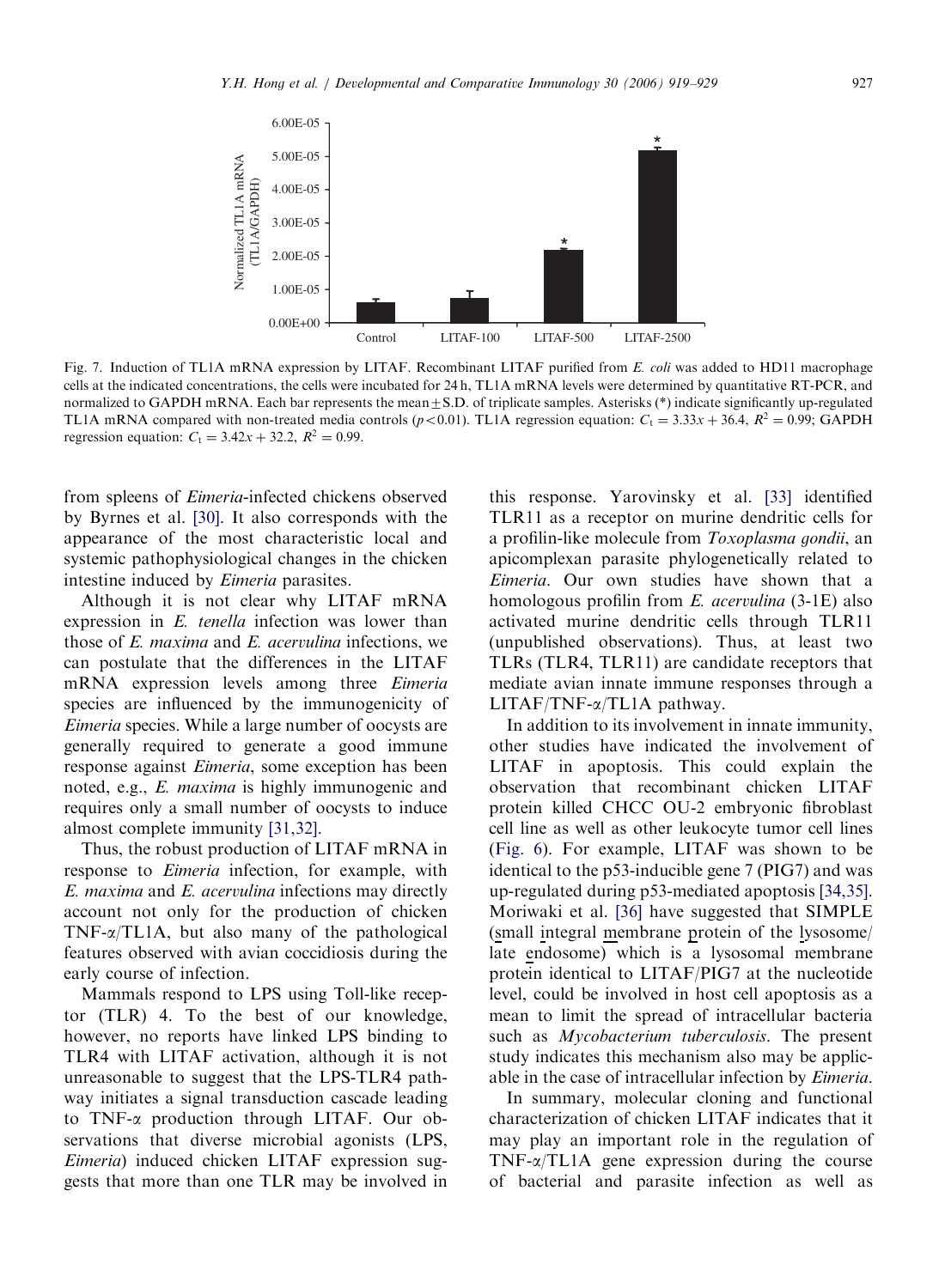<span id="page-9-0"></span>tumorigenesis. Further characterization of the LITAF regulatory network will shed light on new therapeutic approaches to combat pathogen infections and tumor development in avian species.

# Acknowledgements

We thank Marjorie Nichols and Diane Hawkins-Cooper for animal studies. This project was supported, in part, by the National Research Initiative of the USDA Cooperative State Research, Education and Extension Service, grant  $#2004$ -35204-14798.

## References

- [1] Beutler B, Milsark IW, Cerami AC. Passive immunization against cachectin/tumor necrosis factor protects mice from lethal effect of endotoxin. Science 1985;229:869–71.
- [2] Bazzoni F, Beutler B. How do tumor necrosis factor receptors work? J Inflamm 1995;45:221–38.
- [3] Beutler B, Cerami A. Cachectin and tumour necrosis factor as two sides of the same biological coin. Nature 1986; 320:584–8.
- [4] Pope R, Mungre S, Liu H, Thimmapaya B. Regulation of TNF-alpha expression in normal macrophages: the role of C/EBPbeta. Cytokine 2000;12:1171–81.
- [5] Nedospasov SA, Shakhov AN, Turetskaya RL, et al. Tandem arrangement of genes coding for tumor necrosis factor (TNF-alpha) and lymphotoxin (TNF-beta) in the human genome. Cold Spring Harb Symp Quant Biol 1986;51(Pt 1):611–24.
- [6] Takashiba S, Van Dyke TE, Shapira L, Amar S. Lipopolysaccharide-inducible and salicylate-sensitive nuclear factor(s) on human tumor necrosis factor alpha promoter. Infect Immun 1995;63:1529–34.
- [7] Myokai F, Takashiba S, Lebo R, Amar S. A novel lipopolysaccharide-induced transcription factor regulating tumor necrosis factor alpha gene expression: molecular cloning, sequencing, characterization, and chromosomal assignment. Proc Natl Acad Sci USA 1999;96:4518–23.
- [8] Bolcato-Bellemin AL, Mattei MG, Fenton M, Amar S. Molecular cloning and characterization of mouse LITAF cDNA: role in the regulation of tumor necrosis factor-alpha (TNF-alpha) gene expression. J Endotoxin Res 2004; 10:15–23.
- [9] Tang X, Marciano DL, Leeman SE, Amar S. LPS induces the interaction of a transcription factor, LPS-induced TNFalpha factor, and STAT6(B) with effects on multiple cytokines. Proc Natl Acad Sci USA 2005;102:5132–7.
- [10] Kaiser P, Poh TY, Rothwell L, et al. A genomic analysis of chicken cytokines and chemokines. J Interferon Cytokine Res 2005;25:467–84.
- [11] Takimoto T, Takahashi K, Sato K, Akiba Y. Molecular cloning and functional characterizations of chicken TL1A. Dev Comp Immunol 2005;29:895–905.
- [12] Zhang S, Lillehoj HS, Ruff MD. Chicken tumor necrosislike factor. I. In vitro production by macrophages stimulated

with Eimeria tenella or bacterial lipopolysaccharide. Poult Sci 1995;74:1304–10.

- [13] Rautenschlein S, Subramanian A, Sharma JM, Bioactivities of a tumour necrosis-like factor released by chicken macrophages. Dev Comp Immunol 1999;23:629–40.
- [14] Min W, Lillehoj HS, Ashwell CM, et al. EST analysis of Eimeria-stimulated intestinal intraepithelial lymphocytes in chickens. Mol Biotechnol 2005;30:143–50.
- [15] Min W, Lillehoj HS. Identification and characterization of chicken interleukin-16 cDNA. Dev Comp Immunol 2004; 28:153–62.
- [16] Rath NC, Parcells MS, Xie H, Santin E. Characterization of a spontaneously transformed chicken mononuclear cell line. Vet Immunol Immunopathol 2003;96:93–104.
- [17] Min W, Lillehoj HS, Burnside J, Weining KC, Staeheli P, Zhu JJ. Adjuvant effects of IL-1beta, IL-2, IL-8, IL-15, IFN-alpha, IFN-gamma TGF-beta4 and lymphotactin on DNA vaccination against Eimeria acervulina. Vaccine 2001; 20:267–74.
- [18] Lillehoj HS, Chai JY. Comparative natural killer cell activities of thymic, bursal, splenic and intestinal intraepithelial lymphocytes of chickens. Dev Comp Immunol 1988;12:629–43.
- [19] Muller PY, Janovjak H, Miserez AR, Dobbie Z. Processing of gene expression data generated by quantitative real-time RT-PCR. Biotechniques 2002;32:1372–1374, 1376, 1378–9.
- [20] Beug H, von Kirchbach A, Doderlein G, Conscience JF, Graf T. Chicken hematopoietic cells transformed by seven strains of defective avian leukemia viruses display three distinct phenotypes of differentiation. Cell 1979;18:375–90.
- [21] Ogura H, Fujiwara T. Establishment and characterization of a virus-free chicken cell line. Acta Med Okayama 1987; 41:141–3.
- [22] Sharma JM, Okazaki W. Natural killer cell activity in chickens: target cell analysis and effect of antithymocyte serum on effector cells. Infect Immun 1981;31:1078–85.
- [23] Lillehoj HS, Min W, Choi KD, et al. Molecular, cellular, and functional characterization of chicken cytokines homologous to mammalian IL-15 and IL-2. Vet Immunol Immunopathol 2001;82:229–44.
- [24] Martins-Green M. The chicken chemotactic and angiogenic factor (cCAF), a CXC chemokine. Int J Biochem Cell Biol 2001;33:427–32.
- [25] Allen PC, Fetterer RH. Recent advances in biology and immunobiology of Eimeria species and in diagnosis and control of infection with these coccidian parasites of poultry. Clin Microbiol Rev 2002;15:58–65.
- [26] Lillehoj HS, Choi KD, Jenkins MC, et al. A recombinant Eimeria protein inducing interferon-gamma production: comparison of different gene expression systems and immunization strategies for vaccination against coccidiosis. Avian Dis 2000;44:379–89.
- [27] Hong YH, Lillehoj HS, Dalloul RA, et al. Molecular cloning and characterization of chicken NK-lysin. Vet Immunol Immunopathol 2006, in press.
- [28] Giroir BP, Johnson JH, Brown T, Allen GL, Beutler B. The tissue distribution of tumor necrosis factor biosynthesis during endotoxemia. J Clin Invest 1992;90:693–8.
- [29] Malek M, Hasenstein JR, Lamont SJ. Analysis of chicken TLR4, CD28, MIF, MD-2, and LITAF genes in a Salmonella enteritidis resource population. Poult Sci 2004; 83:544–9.